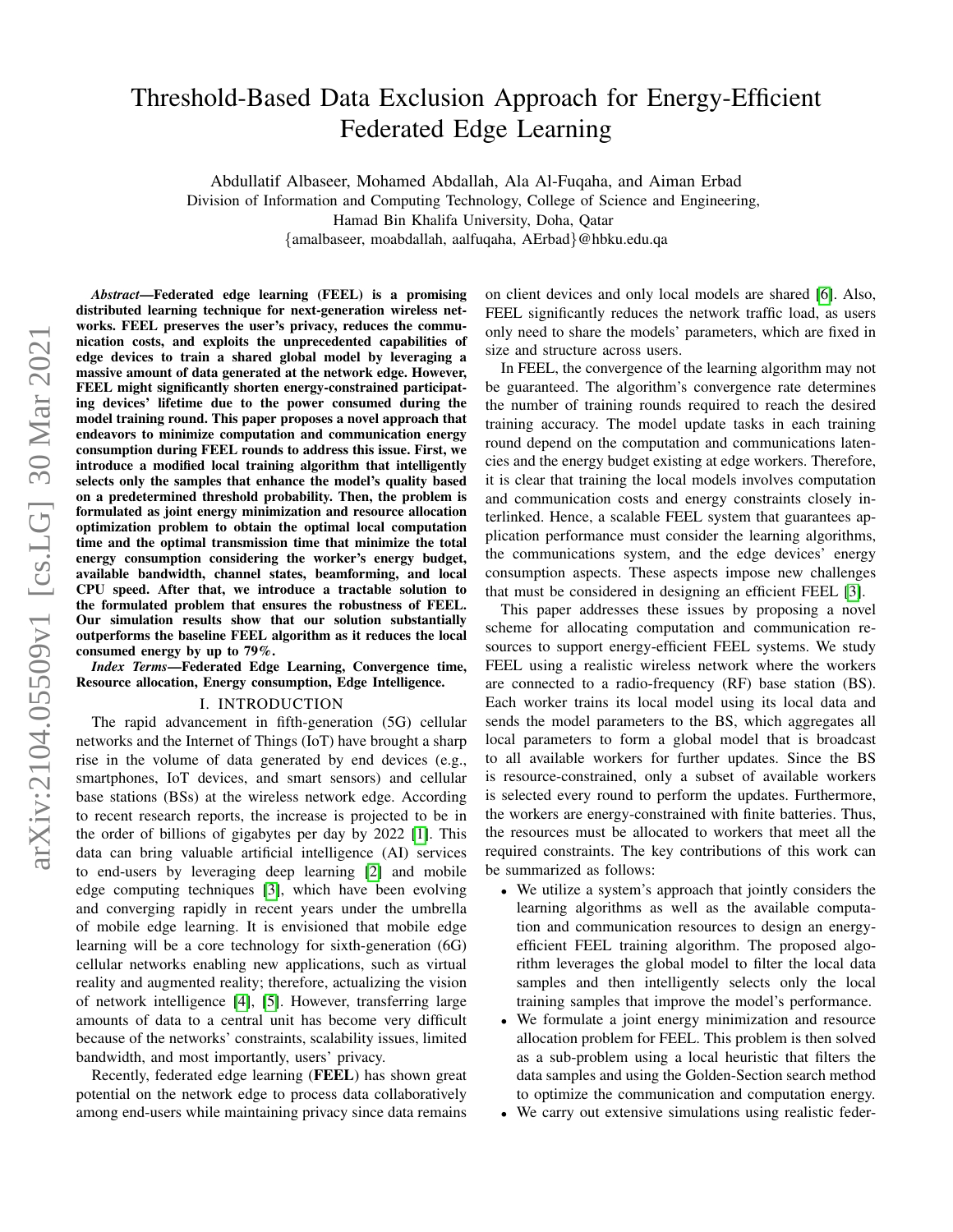ated datasets to assess the proposed solutions' efficacy. Our experiments demonstrate that the proposed technique can reduce the local energy consumption by up to 79% compared to the baseline FEEL algorithm while achieving similar accuracy. To the best of our knowledge, this work is the first that introduces intelligent sample exclusion during FEEL rounds.

The rest of this paper is structured as follows: we review recent related works in Section [II.](#page-1-0) Then, we introduce the system model, learning model, and computation and communication models in Section [III.](#page-1-1) The problem statement is formulated in Section [IV.](#page-3-0) Experimental results are presented in Section [VI.](#page-4-0) Finally, Section [VII](#page-5-6) concludes this work and provides directions for future extensions.

#### II. RELATED WORK

<span id="page-1-0"></span>Communication and energy-constrained FEEL has been investigated by several researchers in the recent literature [\[7\]](#page-5-7)– [\[13\]](#page-5-8). The authors in [\[7\]](#page-5-7) and [\[8\]](#page-5-9) proposed to compress the model parameters exchanged between edge servers and devices in order to reduce the communication cost and allow more users to join the training rounds. Another method proposed by Wang *et al.* [\[9\]](#page-5-10) to optimize the number of global rounds as well as the number of local updates and minimize the value of the loss function and increase the accuracy taken into consideration the communication limitation of the wireless medium. Nishio and Yonetani [\[11\]](#page-5-11) addressed worker selection in heterogeneous settings and proposed an approach to select the workers that provide less computation and communication time. However, they did not consider the effects of data size on the convergence rate.

Furthermore, to address the transmission latency, the Broadband Analog Aggregation (BAA) scheme has been proposed in [\[10\]](#page-5-12) to reduce the transmission time between edge devices and the orchestrator server, by utilizing the superposition property of wireless channels via over-the-air computation (AirComp) [\[12\]](#page-5-13). AirComp advocates that concurrent transmissions can diminish multiple access latency by a factor equivalent to the number of devices (e.g., 100 times for 100 devices). This is a promising solution for fast edge learning; however, the required analog modulation makes it challenging to deploy this multi-access scheme, i.e., BAA, in modern wireless systems (digital infrastructure). To tackle this challenge, Zhu *et al.* [\[14\]](#page-5-14) proposed a digital aggregation method over multi-access channels, coined as One-Bit Broadband Digital Aggregation (OBDA), which represents the first attempt to implement BAA using digital modulation. Specifically, OBDA integrates the digital modulation scheme (e.g., quadrature amplitude modulation or QAM) and the state-of-the-art onebit quantizer [\[14\]](#page-5-14). Focusing on energy-constraints, Wang *et al.* [\[16\]](#page-5-15) considered the problem of energy-efficient communication and local computation resource allocation over wireless channels. They formulated an optimization problem to minimize the completion time, energy consumed during the local computation, and transmission energy. Furthermore, the authors in [\[5\]](#page-5-4) proposed an approach to minimize the Our experiments channels are the proposed team in the proposed team in the consumer state of the same of the same of the same of the same of the same of the same of the same of the same of the same of the same of the same

<span id="page-1-2"></span>

Fig. 1: The system model when a set of edge devices are connected to RF BS.

training time. They also formulated and solved the resulting optimization problem using numerical methods.

Despite such research efforts, there is a lack in designing an energy-efficient FEEL system, as illustrated in Table [I,](#page-2-0) considering optimizing the learning algorithm and the available communication computation edge network resources. This gap motivates us to propose a novel energy-efficient FEEL algorithm.

## III. SYSTEM MODEL

<span id="page-1-1"></span>As depicted in Fig. [1,](#page-1-2) the system model used in this work consists of a set of edge devices  $K$  connected to a BS with M-antennas that coordinates the workers to train a general global model to be used for future inference. Each worker  $k \in \mathcal{K}$  has its own data  $\mathcal{D}_k$  that is used to train its local model and send the update  $\theta_k$  back to the server, where  $\mathcal{D}_k = \{x_{k,d} \in \mathbb{R}^d, y_{k,d} \in \mathbb{R}\},$  and  $|\mathcal{D}_k|$  is the number of local data samples.  $x_{k,d}$  is the d-dimensional input data vector at the  $k$ -*th* worker, and  $y_{k,d}$  is the corresponding label associated with  $x_{k,d}$ . In return, the server collects all the workers' updates and averages them to form a new global model. In the beginning, the server selects a subset of workers S and then sends random initialization parameters  $\theta_0$  so that the chosen workers can work accordingly. The selected workers use the received global model as reference when training local models to control the global and local models' divergence. After that, the server sends the updated model parameters  $\theta_r$ , which results from averaging the whole updates at the r-*th* round. To involve a specific worker in the training rounds, energy budget, computation, and communication capabilities are considered to establish a robust FEEL system that avoids losing selected worker updates due to insufficient energy or waiting a long time for stragglers.

## *A. FEEL model*

The local loss function captures the error of the model on the local dataset  $\{x_{k,d}, y_{k,d}\}\$  for the k-th worker at the r-th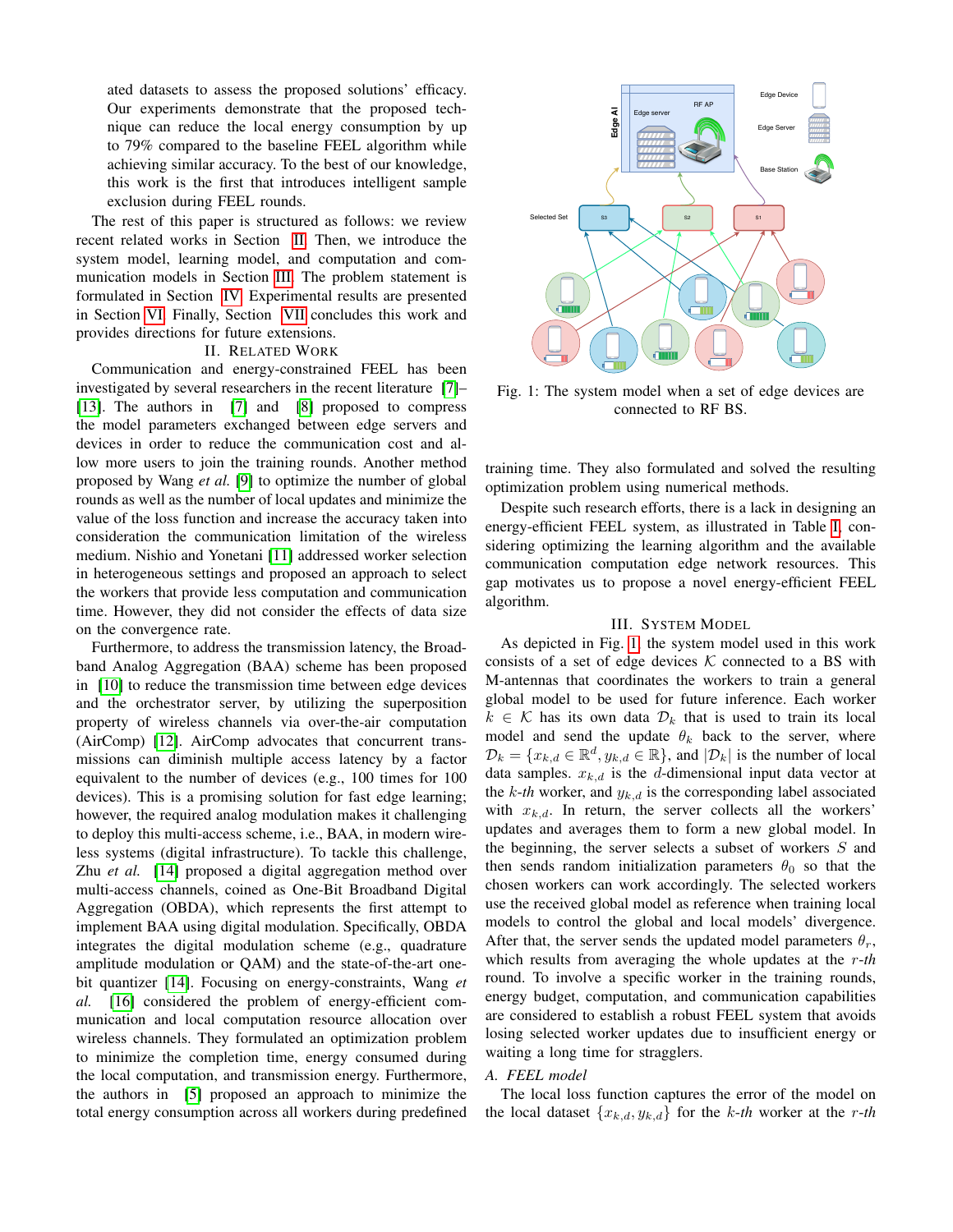<span id="page-2-0"></span>

| Ref      | Completion | Synchronize | <b>Devices</b>       | Bud-<br>Energy | <b>Training Algo-</b> |
|----------|------------|-------------|----------------------|----------------|-----------------------|
|          | Time       | the updates | <b>Heterogeneity</b> | get            | rithm                 |
| IJ       |            |             |                      |                |                       |
| [15]     |            |             |                      |                |                       |
| [16]     |            |             |                      |                |                       |
| Our work |            |             |                      |                |                       |

TABLE I: RELATIONSHIP BETWEEN OUR WORK AND THE RECENT LITERATURE

round, and it is defined as follows:

<span id="page-2-1"></span>
$$
F_k^r(\theta) \triangleq \frac{1}{|\mathcal{D}_k|} \sum_{s \in \mathcal{D}_k} f_s(\theta). \tag{1}
$$

where  $f_s$  captures the error of each local data sample. The total data across the edge network can be defined as follows:  $D \triangleq \sum_{k=1}^{K} |\mathcal{D}_k|$ , and the weight of the local data samples at the *k*-*th* worker  $\delta_k$  can be defined as follows:  $\delta_k = \frac{|\mathcal{D}_k|}{D}$ .

To train its local model, the k-*th* worker runs its local solver, such as stochastic gradient descent (SGD), locally to minimize the loss function defined in Eq. [\(1\)](#page-2-1) for several local epochs denoted by  $\varepsilon$ . Specifically, the local model parameters  $\theta_k$  are updated as follows:

<span id="page-2-2"></span>
$$
\theta_k(n) = \theta_k(n-1) - \eta \nabla F_k^r(\theta_k(n)) \tag{2}
$$

where  $n = 1, 2, \ldots, \varepsilon$  is the number of local updates performed by the  $k$ -*th* worker and  $\eta$  is the step size (i.e., learning rate) at each round,  $\theta_k(0)$  denotes the initial global parameters received from the server and  $\theta_k(\varepsilon)$  denotes the last local parameters update the k-*th* worker sends back to the server after  $\varepsilon$  rounds. For global loss function, after uploading all local model updates computed using [\(1\)](#page-2-1) and [\(2\)](#page-2-2), the weighted global loss function across workers at the r-*th* round is computed as:

$$
F_r(\theta) \triangleq \sum_{k=1}^{K} \delta_k F_k^r(\theta). \tag{3}
$$

Accordingly, the global model parameters are computed as follow:

$$
\theta_{\mathbf{r}} = \sum_{k=1}^{K} \delta_k \theta_k.
$$
 (4)

 $F_r(\theta)$  and  $\theta_r$  are sent to all selected workers to be used as a reference in the  $(r + 1)$ -*th* round when updating the model parameters. Thus, the aim is to find  $\theta^*$  so as to minimize  $F(\theta)$ 

$$
\theta^* \triangleq \arg \min F(\theta). \tag{5}
$$

#### *B. Local Computation model*

As stated before, the k-th worker holds  $|D_k|$  data samples. To train its local model, the  $k$ -th worker splits the data  $D_k$  into batches of size  $b$  and trains its model for a number of epochs ε. Thus, the local computation time  $T_k^{cmp}$  can be defined as:

$$
T_k^{cmp} = \varepsilon \frac{|D_k| \Phi}{f_k^{cmp}} \tag{6}
$$

where  $f_k^{\text{cmp}}$  denotes the local CPU frequency, and  $\Phi$  denotes the number of cycles required to process one sample. Namely,

the server sets a deadline  $T$  to synchronize the updates and avoid long waiting times especially for stragglers (i.e., the devices with low battery, low CPU speed, and bad channels). Thus, the k-th worker has to accomplish its computation and communication phases within T to ensure the update synchronization. Accordingly, the local computation time should satisfy this condition:

<span id="page-2-7"></span>
$$
T_k^{\text{cmp}} = \mathbf{T} - T_k^{\text{up}} \tag{7}
$$

where  $T_k^{\text{up}}$  denotes the uploading time of the update to the server.

#### *C. Local Energy consumption model:*

From [\(6\)](#page-2-3) the corresponding local energy consumption for every  $k$ -th worker due to local model training is defined as:

<span id="page-2-4"></span>
$$
E_k^{cmp} = \frac{\alpha_k}{2} (f_k^{cmp})^3 T_k^{cmp}
$$
 (8)

where  $\frac{\alpha_k}{2}$  is the energy capacitance coefficient of *k*-*th* device. Substituting [\(6\)](#page-2-3) into the right hand-side of [\(8\)](#page-2-4) yields:

<span id="page-2-5"></span>
$$
E_k^{cmp} = \frac{\alpha_k}{2} (\varepsilon (f_k^{cmp})^2 |D_k|\Phi)
$$
\n(9)

## *D. Radio Frequency Uploading model*

We consider Time Division Multiple Access (*TDMA*) for uploading local models. We denote the uplink channel gain between the k-th worker and the M-antenna BS by  $\mathbf{h}_k \in \widetilde{\mathbb{C}}^M$ . Accordingly, for a given upload interval  $T_{k}^{\text{up}}$ , the uplink data rate achieved by the  $k$ -th worker can be defined as:

$$
R_k^{up} = T_k^{up} B \log_2 \left( 1 + \frac{\left| \mathbf{h}_k^H \mathbf{w}_k \right|^2 P_k^{up}}{\mathbf{w}_k^H \left( \sum \limits_{k' \neq k} \mathbf{h}_{k'} \mathbf{h}_{k'}^H + \sigma_0^2 \mathbf{I} \right) \mathbf{w}_k} \right), \quad (10)
$$

where B is the bandwidth,  $w_k \in \mathbb{C}^M$  denotes the received beamforming vectors from M-antenna BS,  $P_k^{up}$  is the k*th* worker transmit power,  $(.)^H$  stands for the Hermitian operation,  $\sigma_0^2$  is the spectral density power of the additive white Gaussian noise (AWGN), and  $I$  is the identity matrix.

By letting 
$$
\Gamma_k = B \log_2 \left( 1 + \frac{|\mathbf{h}_k^H \mathbf{w}_k|^2 P_k^{up}}{\mathbf{w}_k^H \left( \sum\limits_{k' \neq k} \mathbf{h}_{k'} \mathbf{h}_{k'}^H + \sigma_0^2 \mathbf{I} \right) \mathbf{w}_k} \right)
$$
, the

upload latency is defined as:

<span id="page-2-6"></span>
$$
T_k^{\text{up}} = \frac{\xi}{\Gamma_k} \tag{11}
$$

<span id="page-2-3"></span>where  $\xi$  denotes the model size. Furthermore, the transmission energy consumption of the  $k$ -th worker is defined as:

$$
E_k^{\text{up}} = T_k^{\text{up}} P_k^{\text{up}}.
$$
 (12)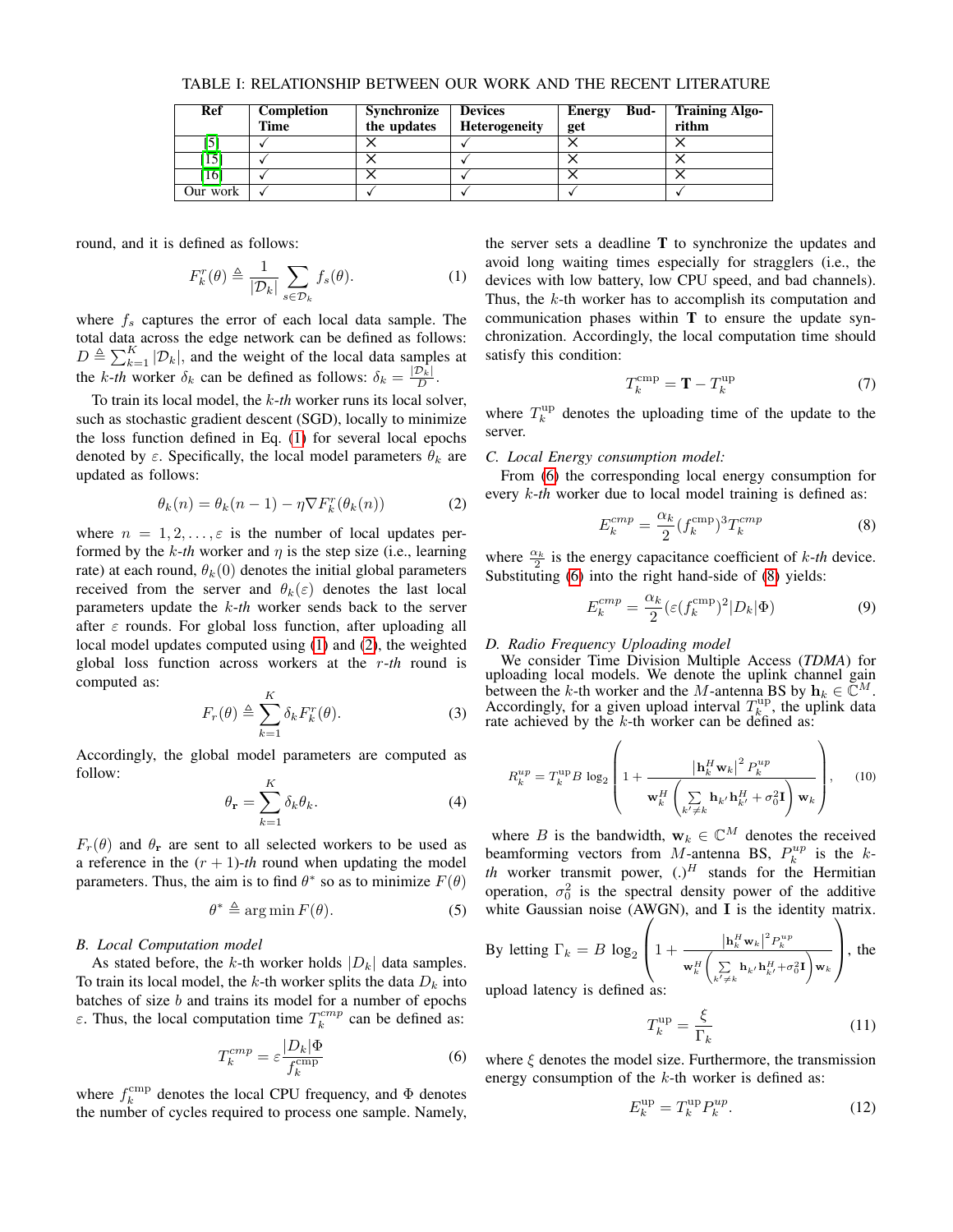#### IV. PROBLEM FORMULATION

<span id="page-3-0"></span>The aim of this work is to minimize the total energy consumed during FEEL rounds, subject to constraints on the energy consumed for computation and communication and model update and upload latencies. Particularly, to keep the model updates consistent, the selected workers should meet all required constraints. Consequently, we can formulate the optimization problem as follows:

$$
\mathbf{P}_{1}: \min_{\substack{P_{k}^{up}, T_{k}^{\text{up}}, T_{k}^{\text{comp}} \\ f_{k}^{\text{cmp}}, \mathbf{w}_{k}}} \sum_{r=1}^{R} \sum_{k}^{K} \mathbf{I}(\mathbf{k}) (E_{k}^{cmp} + E_{k}^{\text{up}})
$$
\n(13a)

$$
\text{s.t.:} \quad E_k^{\text{cmp}} + E_k^{\text{up}} \le E_k, \quad (\forall k) \tag{13b}
$$

$$
T_k^{\text{cmp}} + T_k^{\text{up}} = \mathbf{T}, \quad (\forall k) \tag{13c}
$$

$$
P_k^{\min} \le P_k^{up} \le P_k^{\max}, \quad (\forall k) \quad (13d)
$$

$$
f_k^{\min} \le f_k^{\text{cmp}} \le f_k^{\max}, \quad (\forall k) \quad (13e)
$$

$$
R_k^{up} \ge \xi, \quad (\forall k) \tag{13f}
$$

$$
|\mathbf{w}_k|^2 = 1, \quad (\forall k) \tag{13g}
$$

where  $I(k)$  is an indicator function that specifies whether the k-*th* worker is involved in the r-*th* round or not. Constraint [\(13b\)](#page-3-1) ensures that the energy consumed for computation and communication does not exceed the energy budget of the k-*th* worker. The constraint [\(13c\)](#page-3-2) is set to guarantee that the total computation and upload time is restricted to round deadline T to synchronize the updates. The transmit power of every selected worker is restricted in [\(13d\)](#page-3-3) to be between the minimum transmit power  $P_k^{\min}$  and the maximum transmit power  $P_k^{\max}$ . Constraint [\(13e\)](#page-3-4) ensures that the CPU-frequency of the  $k$ -th worker ranges between the minimum  $f_k^{\text{min}}$  and maximum  $f_k^{\text{max}}$  CPU frequencies. Constraint [\(13f\)](#page-3-5) ensures that the upload time of the k-*th* worker is sufficient to send the model (i.e., the updated parameters)  $\xi$  to the server. Last, constraint [\(13g\)](#page-3-6) ensures that the received beamforming vectors have direct direction to the M-antenna BS.

Evidently,  $P_1$  is intractable as it requires the availability of future information about the participating workers and their channels and mobility. Also, variables  $P_k^{up}$ ,  $T_k^{up}$ , and  $T_k^{cmp}$ are all coupled in constraints [\(13f\)](#page-3-5), [\(13b\)](#page-3-1), and [\(13f\)](#page-3-5).

It is worth noting that the optimal beam vector  $w_k$  can be defined as [\[17\]](#page-5-17):

$$
\mathbf{w}_j^* = \arg \max_{\|\mathbf{w}_k\|^2 = 1} R_k^{up} \quad (\forall k). \tag{14}
$$

According to Rayleight-Ritz quotient [\[17\]](#page-5-17), [\[18\]](#page-5-18),  $w_k^*$  can be obtained by finding the eigenvector corresponding to the largest eigenvalue of the matrix  $\mathbf{h}_k \mathbf{h}_k^H \left( \sum_{k' \neq k} \mathbf{h}_{k'} \mathbf{h}_{k'}^H + \sigma_0^2 \mathbf{I} \right)^{-1}$ .

### V. PROPOSED APPROACH

<span id="page-3-7"></span>To solve  $P_1$ , we propose a novel three-phase heuristic. In the first phase of the heuristic, a novel local training algorithm is introduced to allow workers only to include the samples that provide significant enhancement for the global model and, as a consequence, reduce the local computation energy. The

details of the proposed algorithm are presented in Section [V.](#page-3-7) In the second phase, we tune the transmit time, transmit power, and local CPU speed based on the "reduced" local samples. Finally, in the third phase, we utilize the approach presented in [\[17\]](#page-5-17) to find the optimal value of  $w_k$  which in return maximizes  $R_k^{up}$  to reduce the upload time and the corresponding transmit power. In our approach, all selected workers receive the global parameters from the edge server and use their entire local samples to update the received model parameters only once (i.e., initialization epoch  $\varepsilon$ ) in order to specialize the global parameters and reduce the divergence between the global and local models. Then, workers use the updated model to predict the local samples and exclude the samples classified with a probability higher than a preset threshold  $\vartheta$ . The threshold specifies below which samples are excluded in future epochs. Given the number of local samples  $|D_k|$ , the number of excluded samples is denoted as  $\iota$ . Therefore, the number of samples included in future epochs is  $|D_k| - \iota$ . Accordingly, the computation time needed to complete the update task can be rewritten as:

<span id="page-3-5"></span><span id="page-3-4"></span><span id="page-3-3"></span><span id="page-3-2"></span><span id="page-3-1"></span>
$$
T_k^{cmp} = (\varepsilon - 1) \frac{(|D_k| - \iota)\Phi}{f_k^{cmp}} + \frac{|D_k|\Phi}{f_k^{cmp}}
$$

$$
= \frac{(\varepsilon\phi|D_k|) - \iota(\varepsilon - 1)}{f_k^{cmp}}
$$
(15)

<span id="page-3-6"></span>Consequently, the corresponding total energy consumed for local computation can be defined as:

$$
E_k^{cmp} = \frac{\alpha_k}{2} (\varepsilon - 1)(f_k^{cmp})^2 (|D_k| - \iota)\Phi) + \frac{\alpha_k}{2} (f_k^{cmp})^2 |D_k|\Phi)
$$
\n(16)

In Algorithm [1,](#page-3-8) the server initiates the global model parameters and determines the threshold probability that is used to select the samples to be included in the local training. The selected samples with  $P \leq \vartheta$  are used to train the local model for the rest of the epochs. The steps of these algorithms are summarized in Algorithms [1](#page-3-8) and [2.](#page-4-1) Next

Algorithm 1: FEEL Algorithm

<span id="page-3-8"></span>1 **Initialization:** $\theta_0$ ,  $e > 0$ ,  $b$ ; 2 for  $r = 1$  to R do

- <sup>3</sup> worker Selection: Server selects a subset of available devices based on the existing resource budget to train the model.;
- 4 **Local training:** Each worker k receives  $\theta_{r-1}$  and  $\nabla F_{r-1}(\theta)$  from the server, and then uses Algorithm [2](#page-4-1) to train its local model;
- $\mathbf{5}$  | **Communication Phase:** Each worker k sends back  $\theta_k$  and  $\nabla F_k(\theta)$ ,  $\forall k$ , to the edge server;
- 6 Aggregation and Returns: The edge server aggregates all updates and then modify the global model parameters  $\theta_r$  and  $\nabla F_r(\theta)$  and then returns-back the new parameters to all workers;

let  $\rho = (\varepsilon \phi | D_k|) - \iota(\varepsilon - 1)$ , then considering [\(8\)](#page-2-4) and [\(13d\)](#page-3-3),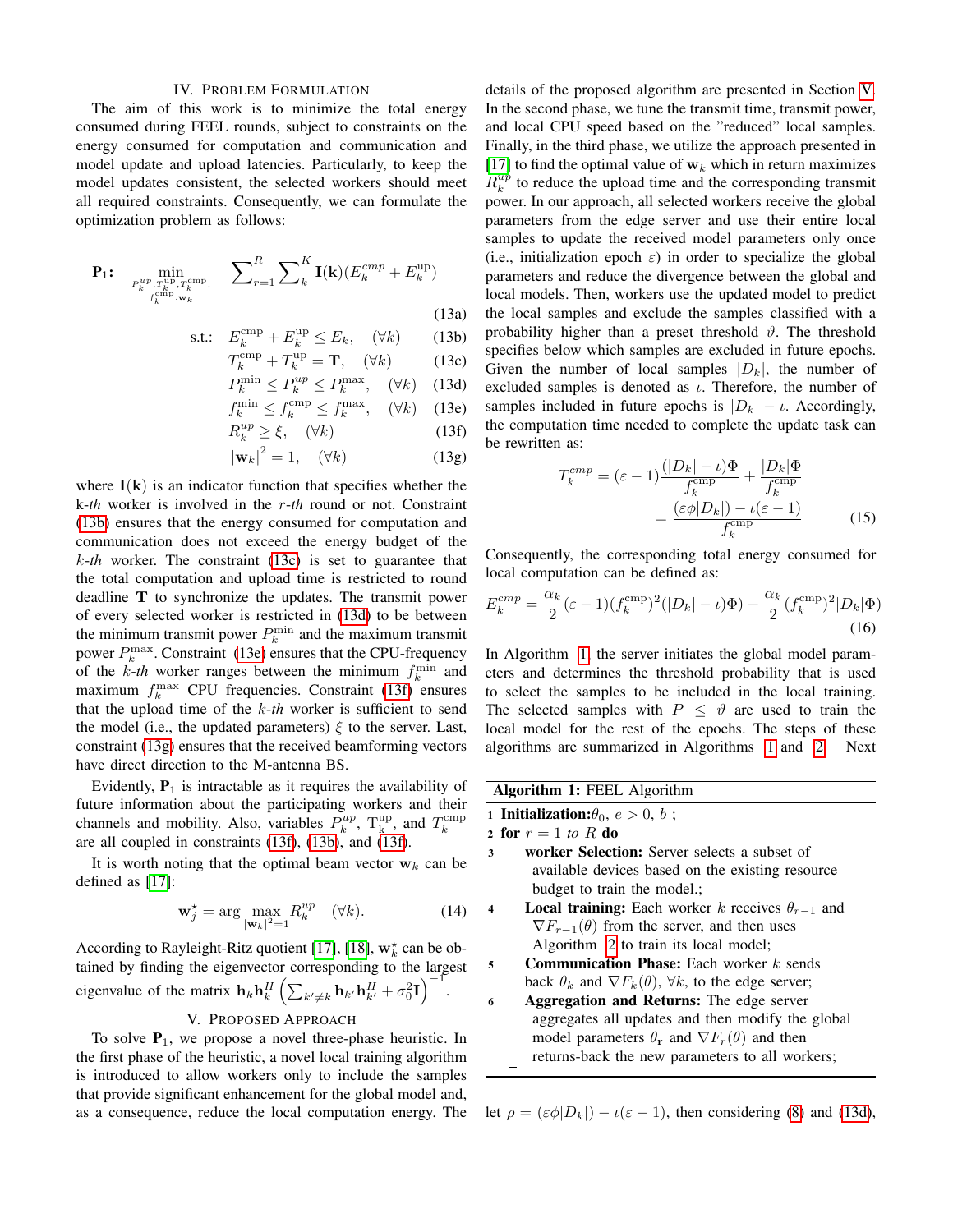## Algorithm 2: Local Energy-Efficient Algorithm

<span id="page-4-1"></span>1 Local Predicting: Each worker  $k$  uses the updates model in the first epoch and predict all local samples; Set  $\mathcal{D}_k^r = \{\};$ 

2 for  $d = 1$  to  $|D_k|$  do 3 if  $P(x_d) \leq \vartheta$  then  $\begin{array}{ccc} \texttt{4} & \Big| & \Big\downarrow & \mathcal{D}_k^r = \mathcal{D}_k^r \cup \{x_d, y_d\} \end{array}$ 

- 5 for  $epoch = 2$  *to*  $\epsilon$  **do**
- 6  $\Box$  Each worker k trains its local model using only  $\mathcal{D}_k^r$

constraint [\(13c\)](#page-3-2) can be rewritten as

$$
0 < \mathbf{T} - \frac{\rho}{f_k^{\min}} \le T_k^{\text{up}} \le \mathbf{T} - \frac{\rho}{f_k^{\max}} \le \mathbf{T}. \quad (\forall k) \tag{17}
$$

Further, let  $\beta_k = \frac{|\mathbf{h}_k^H \mathbf{w}_k^{\star}|^2}{\sqrt{k}}$  $\mathbf{w}_k^{\star\,H}$  $\left(\sum\limits_{k' \neq k}{\bf h}_{k'}{\bf h}_{k'}^H\!+\!\sigma_0^2{\bf I}\right)$ w $_k^{\star}$ . Hence from [\(10\)](#page-2-5)

and by using exponent of  $log$  rule, [\(13f\)](#page-3-5) can be derived as:

$$
P_k^{up} = \frac{2^{\frac{\xi}{T_k^{up}}} - 1}{\beta_k}.
$$
 (18)

By substituting [\(18\)](#page-4-2) into the right hand side of [\(12\)](#page-2-6), we have:

$$
E_k^{\rm up} = T_k^{\rm up} \frac{2^{\frac{\xi}{T_k^{\rm up} B}} - 1}{\beta_k}.
$$
 (19)

 $T_k^{\text{up}}, T_k^{\text{cmp}}$  and  $f_k^{\text{cmp}}$  should be tuned to synchronize the workers and minimize the total energy consumption of the FEEL system. From [\(13d\)](#page-3-3), we can infer that  $T_k^{\text{up}}$  is bounded and the Golden-section search method can be used to find its optimal value [\[17\]](#page-5-17), [\[19\]](#page-5-19) as follows:

If 
$$
E(a_{i+1}) \le E(b_{i+1})
$$
  
\n $T_k^{\text{up}} \in [a_i, b_{i+1}]$   
\nElse  
\n $T_k^{\text{up}} \in [a_{i+1}, b_i]$ .

In view of this,  $a_{i+1} = a_i + \varphi(b_i - a_i)$ ,  $b_{i+1} = a_i + (1 - \varphi)(b_i - a_i)$ a<sub>i</sub>),  $\varphi = \frac{3-\sqrt{5}}{2}$ ,  $a_0 = \mathbf{T} - \frac{\rho}{f_k^{\min}}$ , and  $b_0 = \mathbf{T} - \frac{\rho}{f_k^{\max}}$  [\[19\]](#page-5-19). The optimal solution can be found by iterativly shortening the interval between the upper-bound and lower-bound using the golden ratio  $\varphi$ . The solution can be easily attained and the used method ensures convergence. Then,  $T_k^{\text{cmp}}$  can be calculated using [\(7\)](#page-2-7). Finally,  $f_k^{\text{cmp}}$  is computed [\(13e\)](#page-3-4):

$$
f_k^{\text{cmp}} = \frac{(\varepsilon \phi | D_k|) - \iota(\varepsilon - 1)}{T_k^{\text{cmp}}}
$$
 (20)

## VI. SIMULATION AND NUMERICAL RESULTS

<span id="page-4-0"></span>In our experiments, we consider a FEEL environment as in [1](#page-1-2) with a total bandwidth of  $B = 1MHz$ , and noise power  $\sigma^2 = 10^{-6}$ . The distance between the edge workers and the BS is uniformly distributed between  $5m$  and  $20m$ . For the wireless channel model, we use Rician distribution with a Rician factor of 8 dB and a path loss exponent factor of 3.2. The number of antennas is  $m = 8$  for the BS and  $m = 1$  for each of the k workers. The maximum and minimum transmit powers are set

<span id="page-4-3"></span>

Fig. 2: Instantaneous Energy Consumption when the number of global rounds is 200.

<span id="page-4-4"></span><span id="page-4-2"></span>

Fig. 3: Cumulative Energy Consumption when the number of global rounds is 200.

to  $P_{max} = 20$  dBm and  $P_{min} = -10$  dBm, respectively. We use the MNIST datasets under a realistic federated setting, imbalanced and non-i.i.d data distribution with 1000 users, and different convolutional neural networks (CNN) models. We utilize the mini-batch SGD as a local solver and evaluate the global model every round. The data is split into 80% for training and 20% for testing.

[Figs. 2](#page-4-3) and [3](#page-4-4) show the energy consumption during FEEL rounds when the number of global rounds is 200. It is evident that the proposed algorithm substantially reduces the total consumed energy. This stems from excluding the samples having less impact on the model training, affecting computation and communication energy consumption. For computation, only a subset of the workers' samples is injected into training for  $(\varepsilon - 1)$  epochs. In contrast, the baseline FEEL algorithm consumes more energy as all local samples are included in  $\varepsilon$  local iterations, which affects the transmission power.

[Figs. 4](#page-5-20) and [5](#page-5-21) show the identification accuracy and loss of handwritten digits (MNIST) when the number of global rounds is 200 and  $\vartheta = 0.5, 0.6, 0.7,$  and 0.8. From these figures, it is evident that the proposed algorithm provides approximately similar accuracy and loss, especially when the threshold probability is higher than 0.70. However, both accuracy and loss worsen when the threshold probability is lower than 0.70 as we can see when  $\vartheta = 0.50$ . This is because most of the excluded samples are predicted with